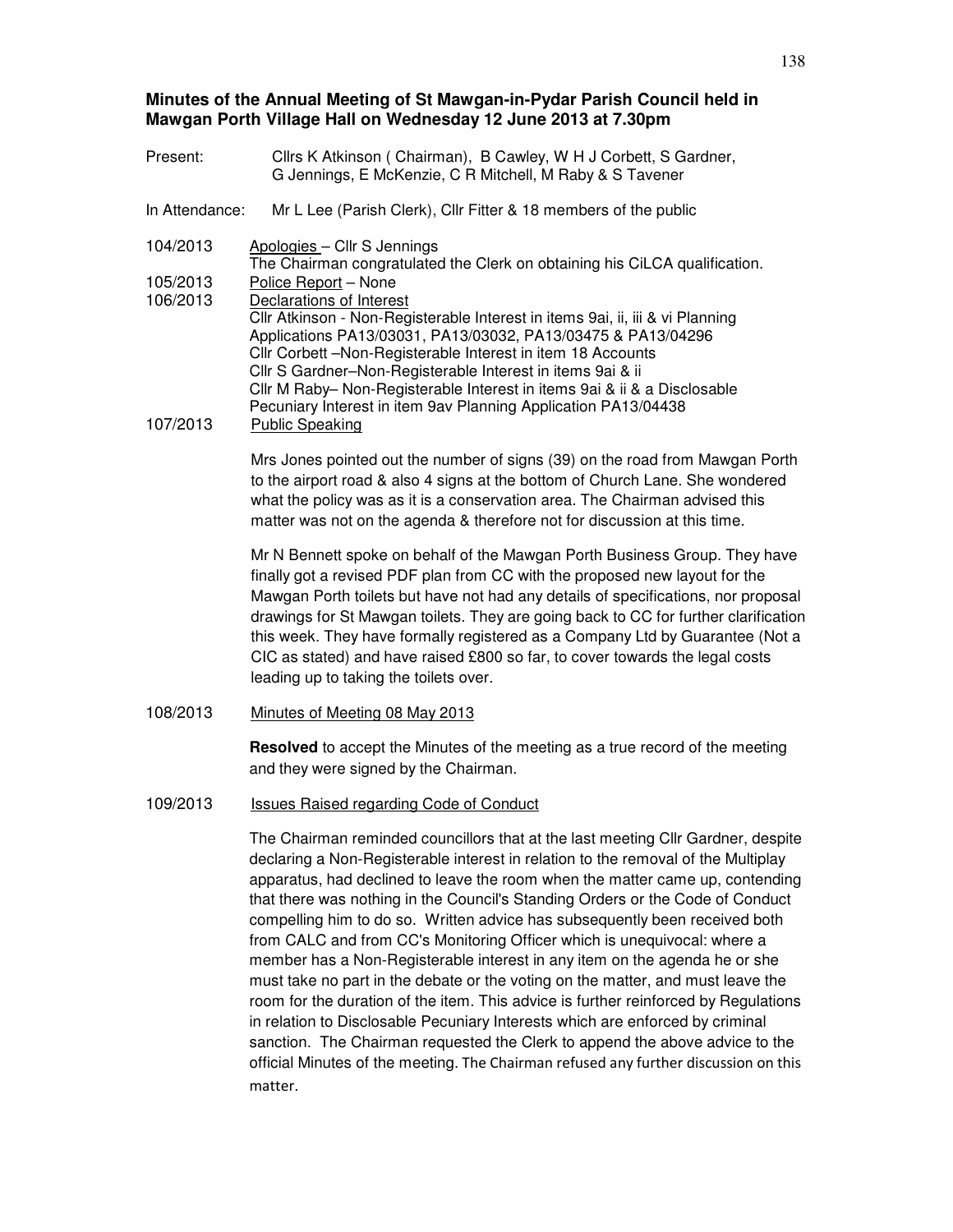- 110/2013 Vacancies in Council 4 candidates, Mr R Cawley, Mr P Davis, Mrs K Mullard & Mr A Sanderson, spoke to the PC briefly giving reasons why they wished to be considered for the vacant councillor positions. A secret ballot was carried out. **Resolved** to Co-opt Mr R Cawley & Mrs K Mullard. They both signed their Declarations of Acceptance of Office & took their place on the Council. The Chairman welcomed them to the PC & thanked Mr Davis & Mr Sanderson for their interest.
- 111/2013 Clerk's Report The report had been circulated prior to the meeting.

# 112/2013 Planning

- a. New Applications to discuss & decide on response to Cornwall Council The Chairman advised that item vi would be discussed immediately after item iii. He then left the meeting & Cllr McKenzie took the Chair. Cllrs Gardner & Raby also left the meeting.
	- **i.** PA13/03031The Old Rectory St Mawgan Mr Louveaux Alteration to the design of a previous planning consent for the erection of a Summer House & Pool within the curtilage of a listed property **Resolved No Objections**
	- ii. PA13/03032 The Old Rectory St Mawgan Mr Louveaux Listed Building Consent for alteration to the design of a previous planning consent for the erection of a Summer House & Pool within the curtilage of a listed property **Resolved No Objections** Cllrs Gardner & Raby returned to the meeting
	- iii. PA13/03475 Little Hartley 23 Tredragon Close Mawgan Porth Mr B Connock Proposed alterations & extensions to dwelling to provide annexe accommodation for carer/family use. **Resolved** The PC is minded to object to this application. The raising of the ridge height, and the size of the proposed dormers, give a top-heavy appearance to the bungalow which is at odds with its neighbours and which will appear incongruous in the street-scene. However, the PC is aware of the personal circumstances of the applicant and wishes to register a holding objection in the hope that satisfactory changes to the design can be made.
	- iv. Agenda item vi. PA13/04296 Pendorric St Mawgan Newquay Cornwall Mr Jelly Proposed front porch **Resolved No Objections** Cllr Atkinson returned to the meeting & retook the Chair**.**
	- v. Agenda item iv. PA13/03840 Mordowr Trevarrian Newquay Mr N Doherty Proposed conversion of existing integral garage to provide granny annex accommodation & floor extension to provide additional bedroom (amended design PA13/01177) **Resolved No Objections**
	- vi. Agenda item v.PA13/04438 Lanherne Barton Long Lane St Mawgan Mr R Hawkey Proposed tree works to fell Lleylandii 3 marked x 123. Fell because of no growth on north facing side. The PC was not required to comment on this application & Cllr Gardner (Tree Warden) could see no reason why the trees should remain.
- b. Advices and decisions from Cornwall Council
	- i. PA13/01207/PREAPP Jacaranda Retorrick Mill Newquay Mr Gerard Price Change of use of existing stables block attached to garage to home office. **Closed - advice given/app submitted**
	- ii. PA13/01887 Pitch & Putt Mawgan Porth Mr D Barker Erection of a replacement shed **Approved with Conditions**
	- iii. PA13/02960 Trevean Lanvean St Mawgan Mr J Buckley Erection of 2 storey extension & rear first floor extension **Approved with Conditions**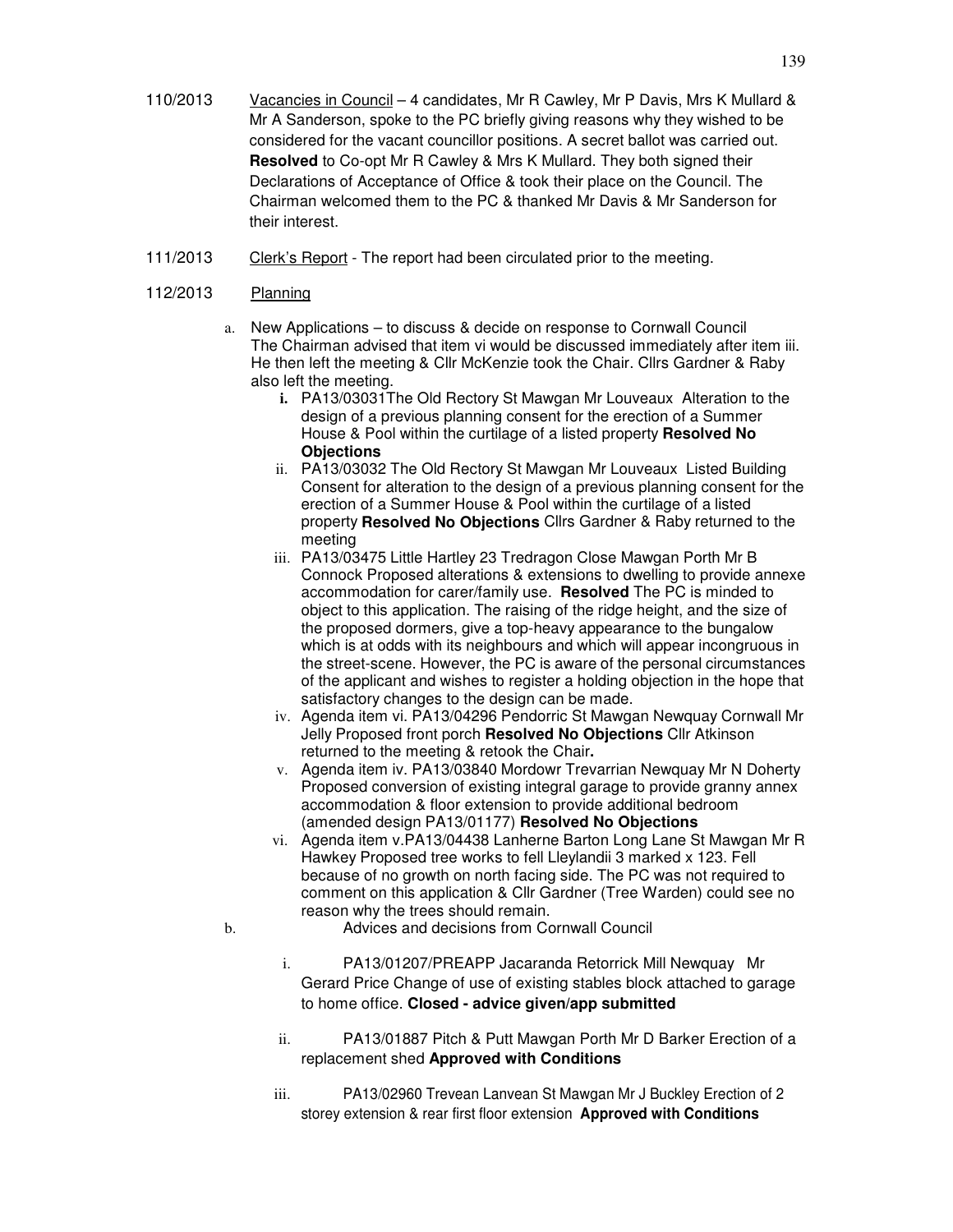- iv. PA13/00931/PREAPP Stillwater Polgreen St Mawgan Pre-application advice for the building of house for son to be able to take over running of family farm **Closed - advice given**
- v. PA13/01450 The Craft Shop St Mawgan Mr D Bray Application for consent to remove Ash tree (T1) covered by a tree preservation order **Refused**
- vi. PA13/01753 The Bowgie Trevarrian Mews Trevarrian Mr E Babski Proposed 2 storey extension & first floor extension to existing property **Approved with Conditions**
- c. To discuss enforcement issues To refer, any new issues & updates
	- i. Notices advertising the new 'Tearoom' at Menalhyl Yard have appeared. The Clerk will advice CC Enforcement team
	- ii. The Enforcement case for 'The Park' has been closed. The PC is not convinced that all the conditions regarding the car park & the roof have been met. The Clerk will contact CC again.
	- iii. An enforcement case has been opened for the PC's new shed. The PC awaits contact from CC
	- iv. There have been several complaints regarding late night noise coming from temporary events at Retorrick Mill. Cllr Tavener has spoken with the owner Mr Williams. The Clerk will write to Miss Flannigan CC suggesting that the same conditions be imposed for temporary events as those that apply for the ordinary premises licence
- d. Affordable Housing Survey A brief discussion took place regarding obvious spelling mistakes & whether certain questions were relevant on the form provided by CC. **Resolved** to pass the form to the Affordable Housing WG who would be joined by Cllrs McKenzie & Mullard, in order that they could draft a survey more relevant to the Parish to present to the PC
- e. Neighbourhood Planning
	- i. **Resolved** that Cllr Mckenzie would lead the Neighbourhood Planning WG
	- ii. **Resolved** the Clerk would write to 'Supporting Communities in Neighbourhood Planning 2013-15' in order to access grant funds of up to £7000 to facilitate the drawing up of a Neighbourhood Plan
- 113/2013 Public Conveniences The Mawgan Porth Business Group is still in discussion with CC. Cllr Fitter is happy to continue managing the St Mawgan toilets. **Resolved**- The PC would continue it's insurance for Cllr Fitter's Public Liability until the end of September
- 114/2013 Menalhyl River Restocking St Mawgan Angling Association is happy with the stocking levels of the river so no action is required. No salmon have ever been seen in the River
- 115/2013 SWW Update

Following a meeting between SWW, May Gurney, local businesses, the Chairman & Cllr Fitter, the mains water pipes through St Mawgan village will now be replaced between September 2013 & early 2014. The Chairman thanked Mr Metcalf, Mrs Salmon & Cllr Fitter for their actions to stop this work happening over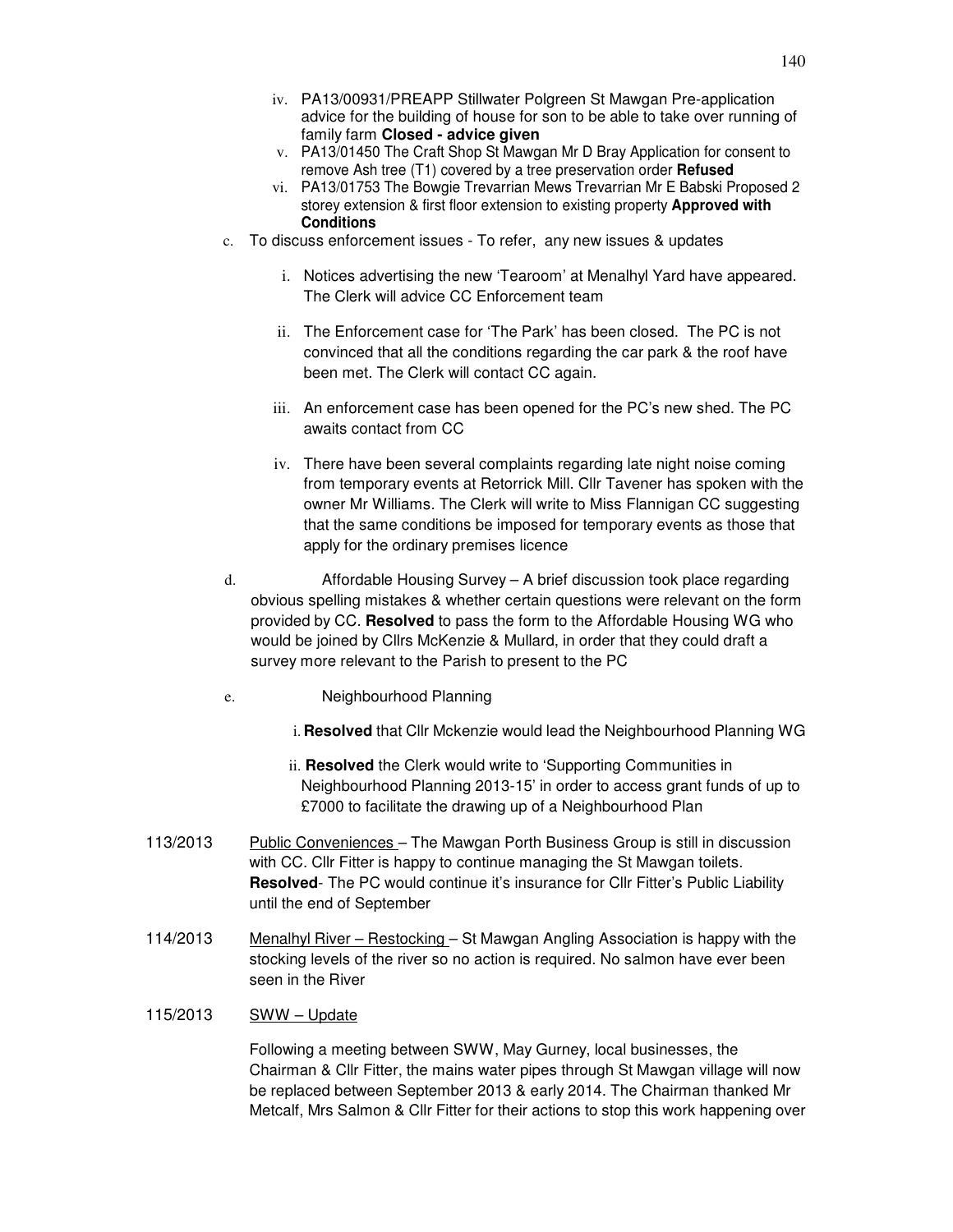the summer. SWW are currently renewing the pipes between St Eval & the Cornish Units & will be renewing the pipes around the private roads in Trenance from September. The B3276 is likely to be closed early in 2014 to do the pipes along that road. A full schedule will appear in the Parish News in due course, together with appropriate contact details.

116/2013 Appointment of Representative To MPVH Committee Following the resignation of Cllr Cawley from the MPVH committee it was **Resolved** to appoint Cllr Mullard as the PC's representative. Cllr Cawley will liaise with Cllr Mullard

# 117/2013 Amenity Area Working Group

- a. Working Group Report Circulated prior to the meeting
- b. Playground Update
	- i. ROSPA report circulated prior to the meeting
	- ii. Cllr McKenzie will circulate the quote she has received for new playground equipment. She will also obtain further quotes. **Resolved** -Cllr Corbett will ask Mr Snell to quote for re-erecting the slide / Multiplay in some suitable form
- c. **Resolved** to approve amended design for PG Hendy memorial
- d. **Resolved** to approve 2 kerbstones for K & J McKeown memorial
- e. **Resolved** to approve tablet for Lt Col JTH Gunning memorial
- f. The interment of Mr PWJ Lobb Dec'd will take place on Monday 17 June 2013 118/2013 Beach & Environment Working Group - Cllr Corbett reported that Mr Farmer had made satisfactory arrangements for the emptying of the troublesome bin at North **Steps**
- 119/2013 Transport & Rights of Way Working Group
	- a. Working Group Report –Nothing to report
	- b. Footpath at Bolingey To decide action following receipt of CEC Badger Survey report. A motion to take no further action was not seconded. **Resolved** that the Clerk would send a copy of the CEC report to CC Highways to obtain their support for an application to Natural England to restore a bridleway. **Resolved** that the Clerk would make enquiries regarding the cost of a licence. Standing Orders were suspended to extend the meeting until 10.00p.m.
	- c. Airport Issues to feed back to Newquay Cornwall Forum Cllr Jennings will provide feedback to the airport regarding the car parking issues & Mrs Jones' comments regarding signage. Councillors are asked to contact Cllr Jennings prior to Monday if they have any other issues regarding the airport
	- d. Parking issues outside community hall & chapel **Resolved**  The Chairman will take this issue up with the local police
- 120/2013 Other Reports None

### 121/2013 Accounts

Cllr Corbett left the meeting. It was **Resolved** to pay the following accounts, Cllr Gardner asked for his name to be recorded as voting against the payment of the cheque to Cllr Corbett.

| T Michell | Maintenance May  | £1203.47 |
|-----------|------------------|----------|
| L Lee     | Salary & Exp May | £ 645.95 |
| M Farmer  | Beach Clean May  | £ 712.00 |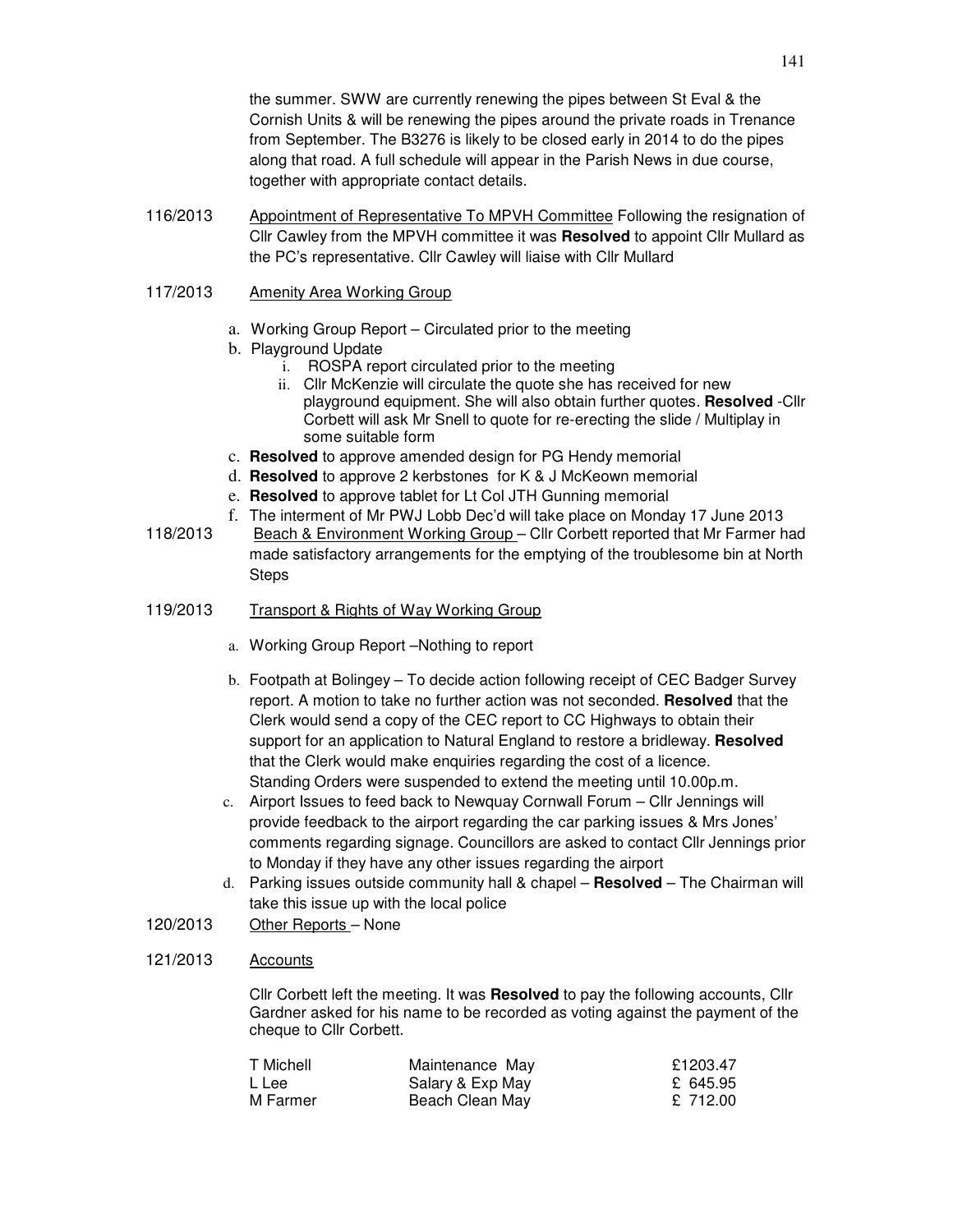|          | MPVH                                 | Hall Hire April                              | 20.00<br>£. |
|----------|--------------------------------------|----------------------------------------------|-------------|
|          | <b>PlaySafety Ltd</b>                | Playground RoSPA Inspection                  | 81.60<br>£. |
|          | <b>William Corbett</b>               | Reimbursement re Mower shed<br>& minor works | £1416.43    |
|          | Total                                |                                              | £4079.45    |
|          | Cllr Corbett returned to the meeting |                                              |             |
| 122/2013 | Code of Conduct / Standing Orders    |                                              |             |

Notwithstanding the advice referred to in minute 109 (above) further argument took place between Cllr Gardner and the majority as to the correct interpretation of paragraph 3.5 of the Code of Conduct and the need for Standing Orders to be amended. A further extension of time to allow the meeting to continue until 10.30pm was agreed, and, finally, the Chairman recommended that all councillors who had not already done so should attend the basic training course run by CC. **Resolved** that no amendment be made to Standing Orders pending the publication of the new model version by NALC or CALC later this year.

#### 123/2013 Superfast Broadband

**Resolved** The Parish Council endorse the current campaign being led by Cllr Gardner to ensure the majority of residents in Mawgan in Pydar parish get access to superfast broadband in the current British Telecom infrastructure roll out across **Cornwall** 

# 124/2013 Correspondence for information – All circulated prior to meeting

- a. CC- Localism Information Bulletins 17 & 23 May 2013
- b. CALC The Week Issues 5 & 6
- c. CALC Parish and Town Council Precepts (Referendums) Bill 2012-13
- d. Cornwall RCC -Workshops: Local Landscape Character Assessment (LLCA)
- e. Cornwall RCC- Workshops Inclusion Strategy for Cornwall
- f. Cornwall AONB- Tir Teg May Newsletter
- g. Forestry Commission Tree Health Event 03 & 04 June 2013
- h. Cornwall Foundation Community Benefits from renewable
- i. CC- Temporary Road Closure- Tregurrian Hill, Tregurrian, Newquay 28th May to 10th June 2013 (24 hrs weekends included – SWW re collapsed sewer pipe
- j. Bristow Helicopters Ltd- Community Exhibition 28 May 2013
- k. CC- Code of Conduct Training –various dates & venues
- l. CC- Introduction to Planning training session –various dates & locations
- m. CALC- Local Audit and Accountability Bill (England) Latest News 17 May 2013
- n. Cornwall Neighbourhoods for change -Growing Food & Composting Workshops 06,13 & 20 June 2013